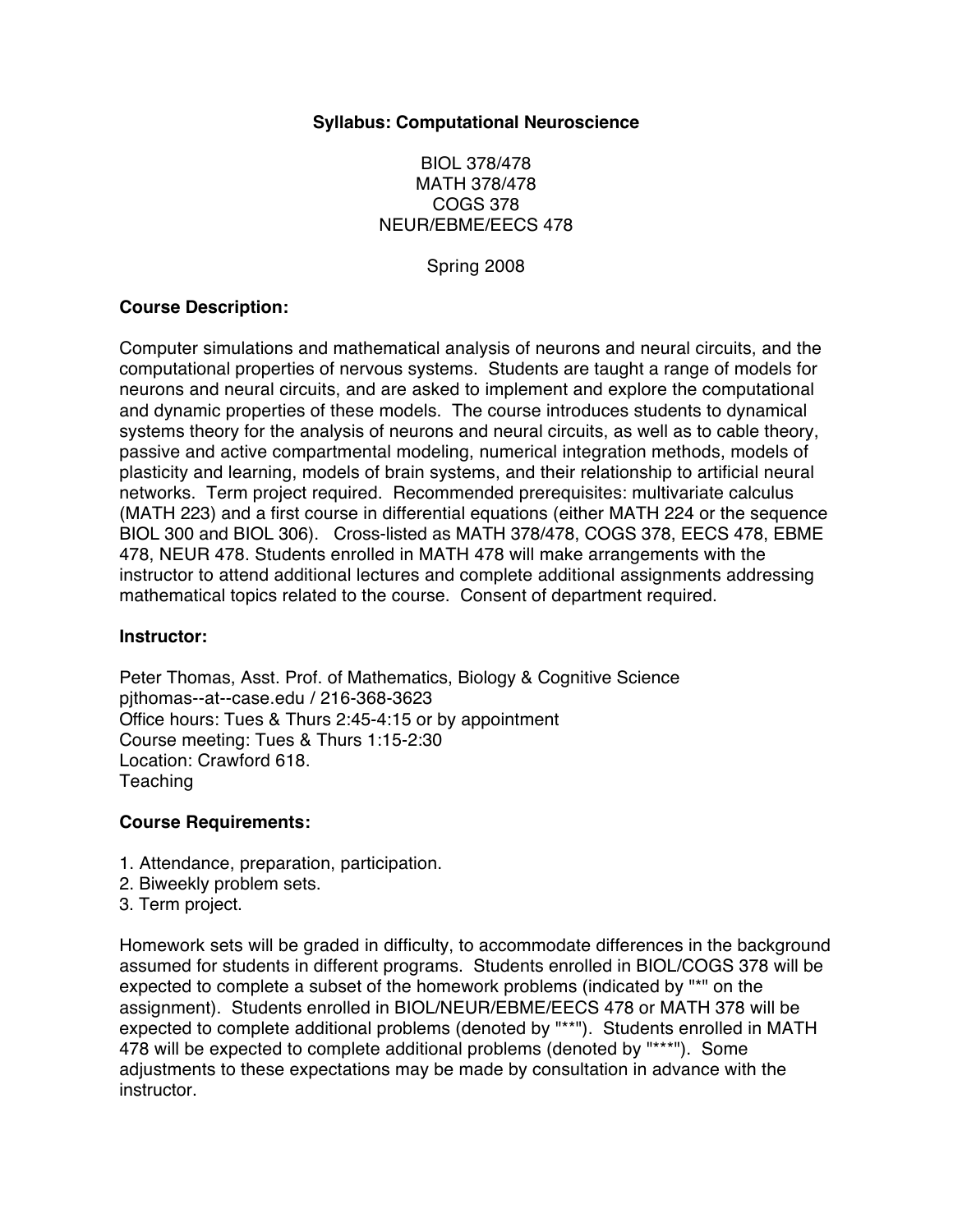The term project will involve developing, implementing and analyzing the behavior of a model for a neural system of interest to the student (subject to consultation with and approval of the instructor). Project proposals will be due before Spring Break, and should take the form of a brief research grant proposal including a summary with one or more specific aims, a background and significance section, a methods section describing the analytic and/or computational techniques proposed to be employed, and an "expected results" section describing the general form the results are expected to take and describing the kinds of data analysis to be applied to making sense of them. The project itself will be due in early April, to allow time for revision and resubmission if necessary. Depending on class size and available time, students may be required to make brief oral presentations of their research project to the class. Students who wish to form teams (no more than two per team) should petition the instructor well in advance of the proposal deadline.

The grades will be based on (1) general participation and preparation (5%), (2) homework (50%), (3) term project (initial proposal, 10%; presentation, 10%; final report; 25%). There will be no exams.

#### **Required Textbook:**

Dynamical Systems in Neuroscience (E. Izhikevich, "Izh"). Author's website: http:// vesicle.nsi.edu/users/izhikevich/publications/dsn/index.htm

#### **Software:**

Matlab is available via CWRU site-license from https://software.case.edu/. NEURON is available free from http://www.neuron.yale.edu/neuron/ XPP is available free from http://www.math.pitt.edu/~bard/xpp/xpp.html

#### **Recommended Textbooks:**

The NEURON Book (Carnevale & Hines). (Strongly recommended).

Biophysics of Computation (Koch). Methods in Neuronal Modeling (Koch & Segev). Spikes, Decisions and Actions (Wilson). Theoretical Neuroscience (Dayan & Abbott). Nerve, Muscle & Synapse (Katz). Neurophysiology (Johnston & Wu). Elements of Applied Bifurcation Theory (Kuznetsov). Nonlinear Dynamics and Chaos (Strogatz).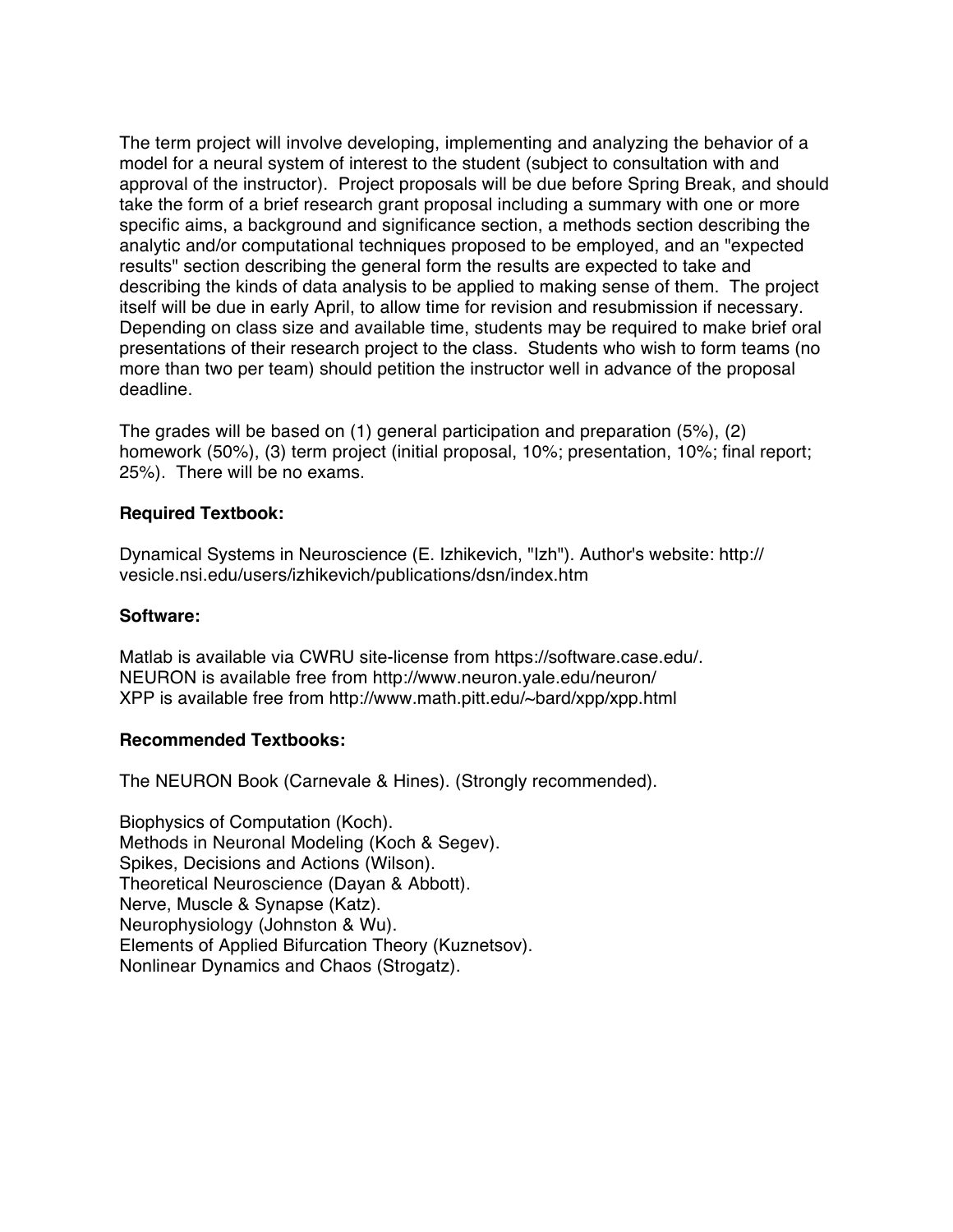# **Course topics & schedule (provisional)**

# **Week 1.**

Introduction to Neural Modeling. (Izh Chapter 1). Introduction to the NEURON simulation environment. (The NEURON Book Chapter 1).

# **Week 2.**

Electrophysiology of Neurons. Nernst potential, ions & conductances, equivalent circuit. The Hodgkin-Huxley model. (Izh Chapter 2).

# **Week 3.**

Dynamical systems in one dimension. Phase portraits. Electrophysiological examples. (Izh Chapter 3).

# **Week 4.**

Planar dynamical systems. Limit cycles, oscillators, stability, phase portraits. (Izh Chapter 4).

## **Week 5.**

Conductance-based models. Reduction of multidimensional models. (Izh Chapter 5).

## **Week 6.**

Bifurcation analysis. (Izh Chapter 6).

# **Week 7.**

Neuronal Excitability. Integrators versus resonators. (Izh Chapter 7). Project Proposals Due.

## **Week 8.**

A gallery of simplified models. (Izh Chapter 8).

## [SPRING BREAK]

## **Week 9.**

The geometry of bursting. Bursts and information processing. (Izh Chapter 9).

## **Week 10.**

Synchronization. Phase oscillators. Phase resetting curves. Resonance and Arnol'd tongues. (Izh Chapter 10).

## **Week 11.**

Student Talks on Term Projects

## **Week 12.**

Network models. Memory and pattern classification. The perceptron. Backpropagation neural networks. Hopfield network. Kohonen's self-organizing map. (Selected readings). Alternative: continue with synchronization, noisy resetting curves.